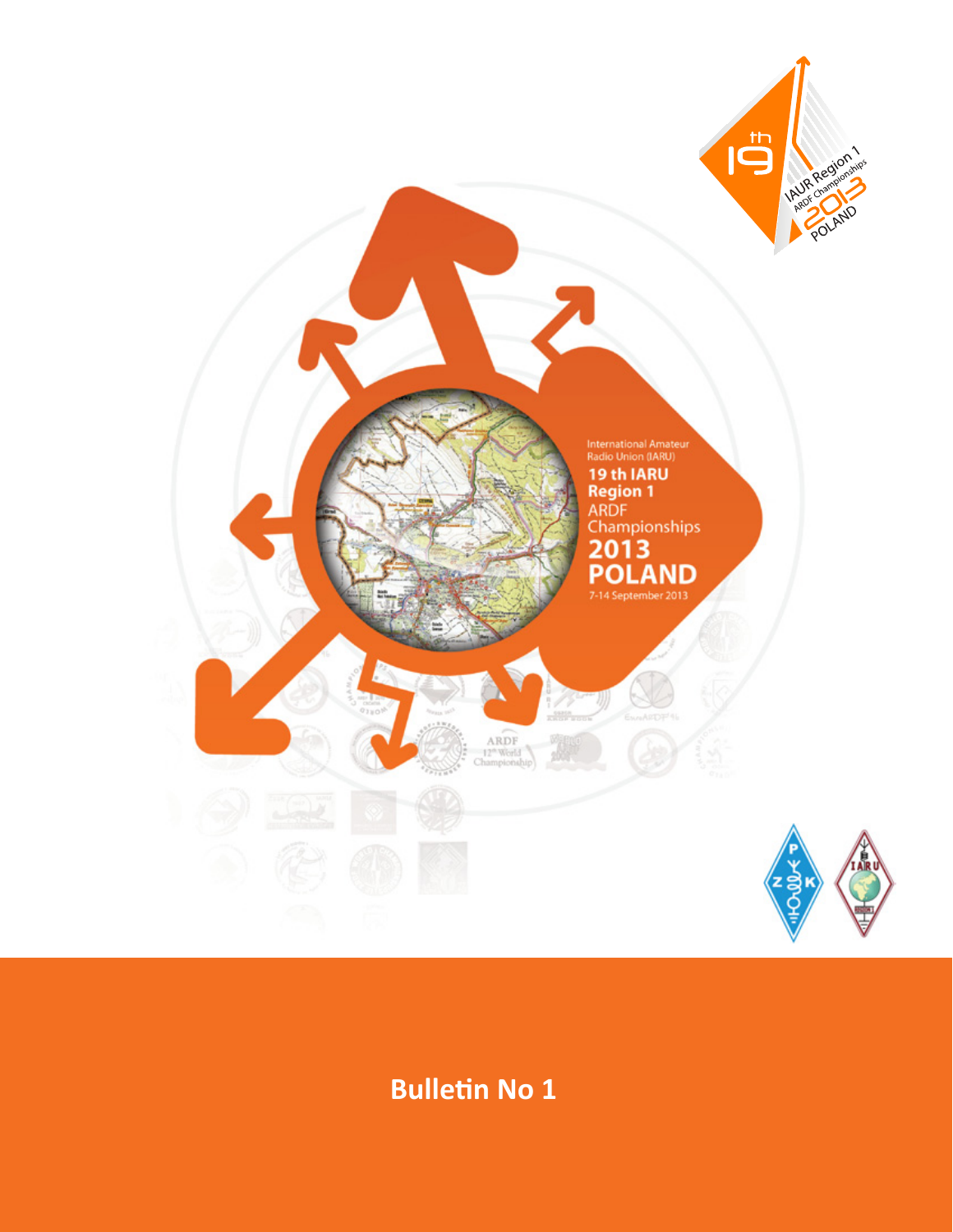

# **Bulletin No 1**

*To all IARU societies*

Dear ARDF Friends,

 The Polish Amateur Radio Union (PZK), the hosting Society on 19th IARU Region 1 ARDF Championships 2013, is pleased to invite ARDF teams, individual competitors, visitors from IARU as well as guests from all over the world to visit our country and participate at this Championships.

 We take this opportunity to invite not only your competitors but also your radio-amateurs and fans of this radio-sport as well. They will have a chance to enjoy the unique natural beauty of Poland and also our hospitality.

Polish Amateur Radio Union (PZK)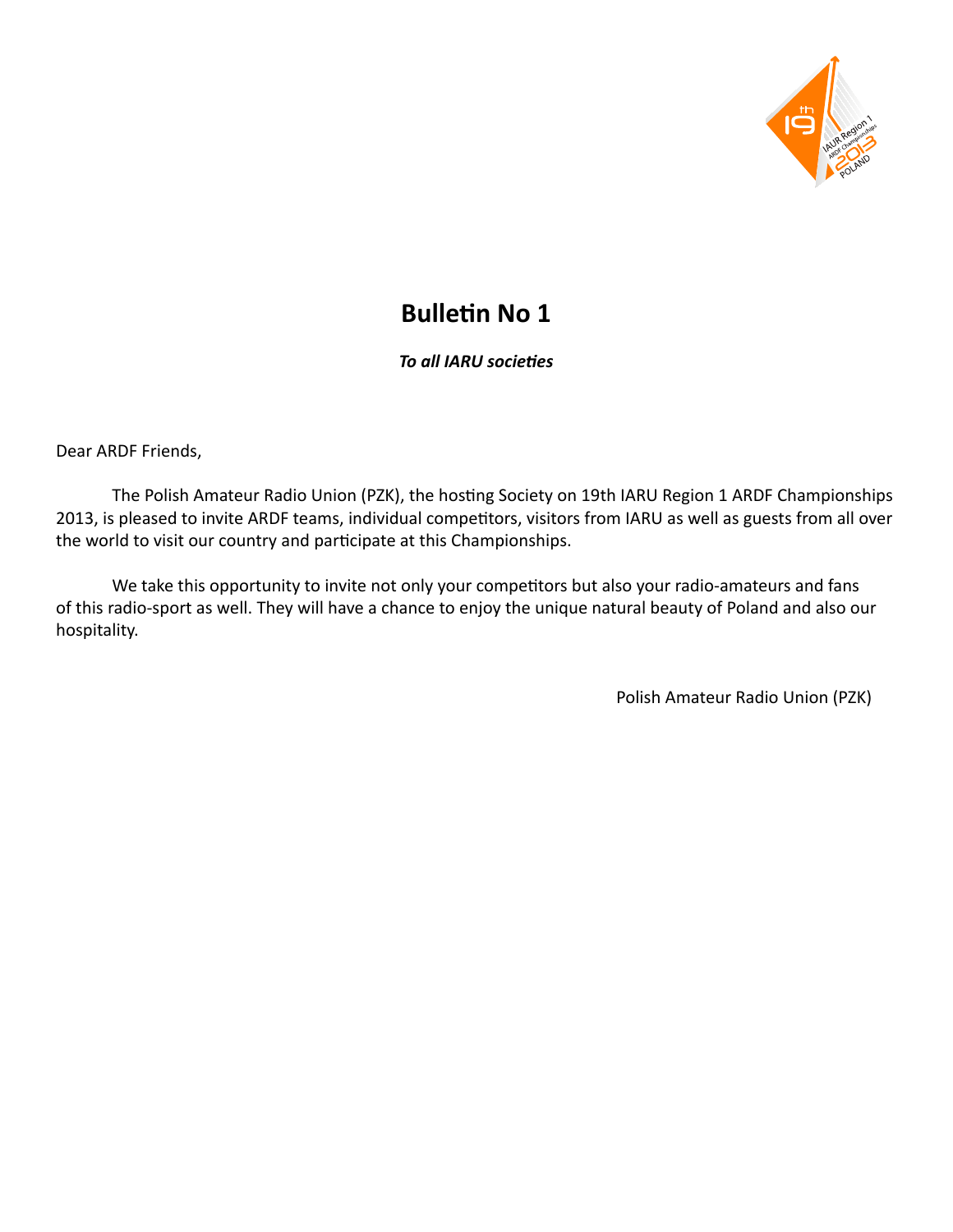

## **VENUE:**

Kłodzko Valley

The Klodzko Valley (Kotlina Klodzka) is the largest mountain valley in the Sudety (about 500 km2). The climate of the valley is quite mild with frequent thaws, in contrast to the severe climate of the mountains surrounding it.

A gently folded surface is covered with a thick layer sediment, from which single hardened hillocks protrude. The Klodzka Lands, whose capital is Klodzko, are widely regarded as one of the most attractive tourist regions in Poland. We can find here:



natural attractions, caves, picturesque waterfalls, the Batorowskie Peat Bog (Torfowisko Batorowskie) and long snow cover in Zieleniec;

- health resorts with mineral water springs;
- places of worship, holy sites, an oasis of silence and prayer, the well-known sanctuaries of Our Lady of Wambierzyce, and Our Lady of the Snows in Bardo;
- rich history, castles, fortifications, architectural landmarks, museums with abundant collections and living history museums.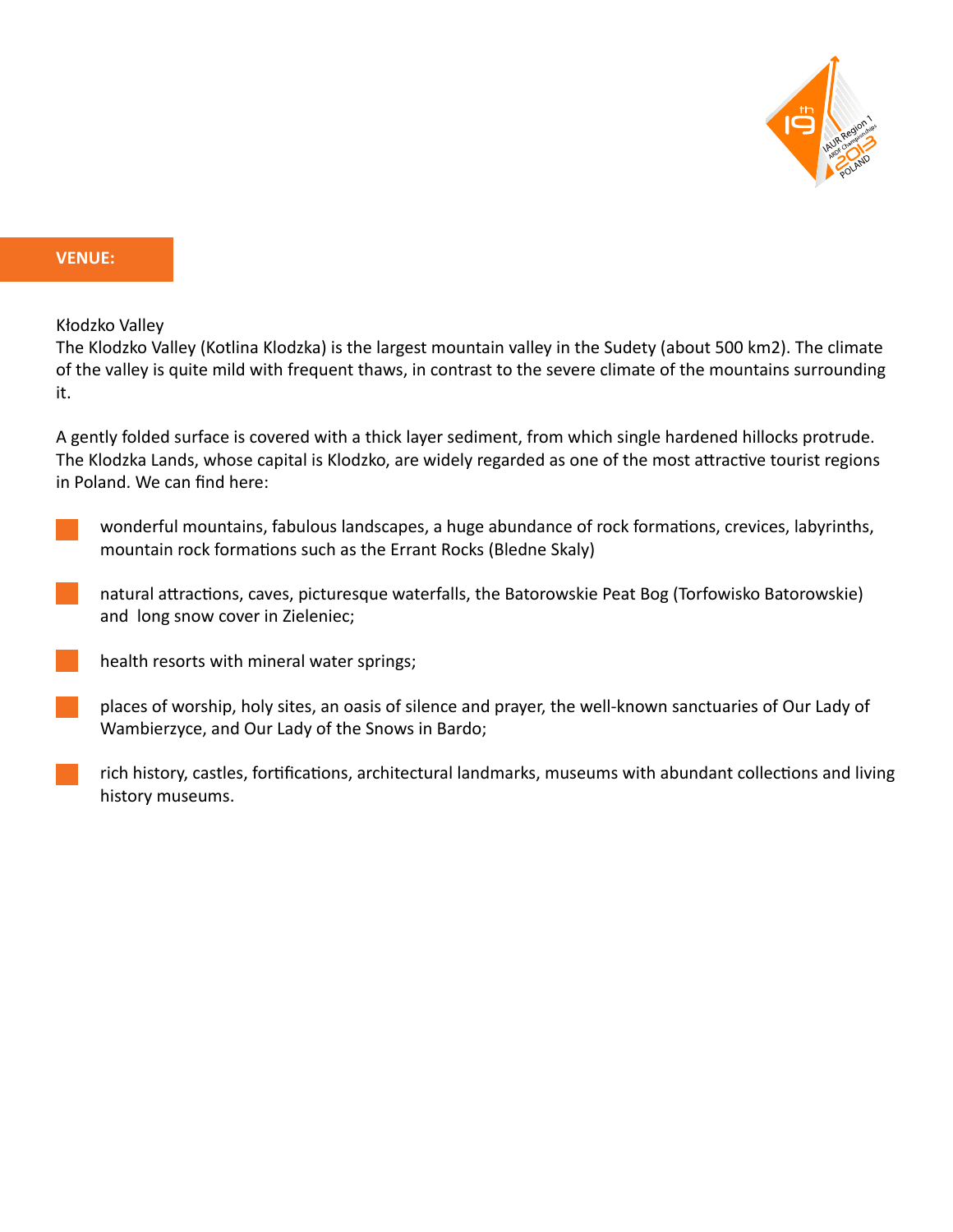

### **TRANSPORTATION TO THE VENUE:**

Some of the teams travel, as tradition, by their own bus/cars. The rest may select their final destination amongst Wrocław, Prague (Czech Rapublic), or Brno (Czech Rapublic). Wrocław, Prague and Brno International Airports are located relatively away from the venue (130 km, 155 km and 170 km) but the organizers will provide transfers to the venue and back upon request.

## **ACCOMODATION:**

The accommodation will be organized in Verde Montana Hotel\*\*\*\*

Verde Montana is the biggest and the most modern hotel in Kłodzko Valley. It is the second hotel of the family company Capitol and it combines tradition and moder design. The hotel, set in Sudety Mountains in the heart od Kłodzko Valley, was built in line with the architectural principles of the Kudowa SPA Town. Verde Montana Hotel was expanded with a new aqua park centre called "Zielona Wyspa" (the Green Island).

#### **[http://www.verdemontana.com/](http://www.verdemontana.com)**

#### **WEATHER:**

The weather at this time of the year is stabe, sunny, with daily temperatures 12-18 degrees Celsius. In September occassional rain is possible.

#### **TERRAIN:**

The competition areas are in close proximity to the event centre. It is about 20-40 minutes by bus. The competition area is mostly forest, at an altitude of between 600-1000 meters asl.

#### **IOF Maps will be used.**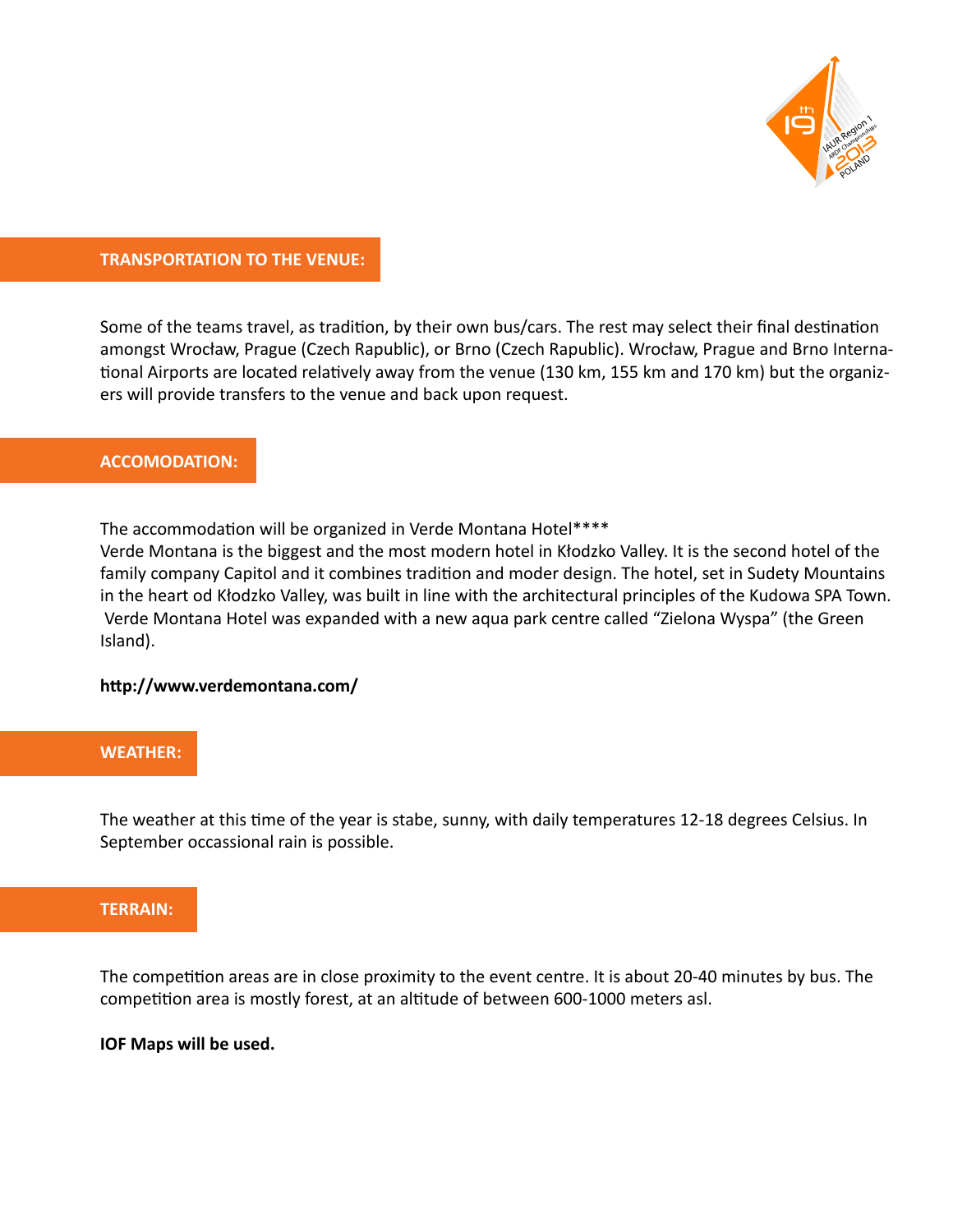

## **PROGRAME FOR THE COMPETITION:**

**7 September,** *Saturday* – Arrival for Foxoring competition, accommodation, training for Foxoring;  **8 September,** *Sunday* – Foxoring\*, awarding\*\*, arrival for Sprint competition, training for Sprint; **9 September,** *Monday* – Sprint competition\*, awarding\*\*, arrival for classic competition; **10 September,** *Tuesday* – Training on 80m and 2m bands, official opening; **11 September,** *Wednesday* – First competition, awarding; **12 September,** *Thursday* – cultural event; **13 September,** *Friday* - Second competition, awarding, closing ceremony and banquet; **14 September,** *Saturday* – Departure \*will be only individual ranking; \*\*medals and certificates;

## **ENTRY FEE AND TERMS OF PAYMENT:**

There are a few options depending on the status of the participants, needs of accommodation/full board, and date of payment as follows:

#### **a) Total package for competitors and Team officials:**

**7-14 September** - Euro 520 (includes participation in Sprint and Foxoring and classic competition) if paid till 30 June or Euro 570 if paid after 30 June, includes accommodation (all inclusive), transportation to the start and from the finish, maps, and banquet;

**8-14 September** - Euro 440 (includes participation in Sprint and classic competition) if paid till 30 June or Euro 480 if paid after 30 June, includes accommodation (all inclusive), transportation to the start and from the finish, maps, and banquet;

**9-14 September** - Euro 360 (includes participation in classic competition) if paid till 30 June or Euro 390 if paid after 30 June, includes accommodation (all inclusive), transportation to the start and from the finish, maps, and banquet;

## **b) Total package for guests/visitors (out of participants and Team officials):**

**7-14 September** Euro 460 if paid till 30 June or Euro 510 if paid after 30 June,

includes accommodation (all inclusive), transportation to the start and from the finish, and banquet. **8-14 September** Euro 390 if paid till 30 June or Euro 430 if paid after 30 June,

includes accommodation (all inclusive), transportation to the start and from the finish, and banquet. **9-14 September** Euro 320 if paid till 30 June or Euro 350 if paid after 30 June,

includes accommodation (all inclusive), transportation to the start and from the finish, and banquet.